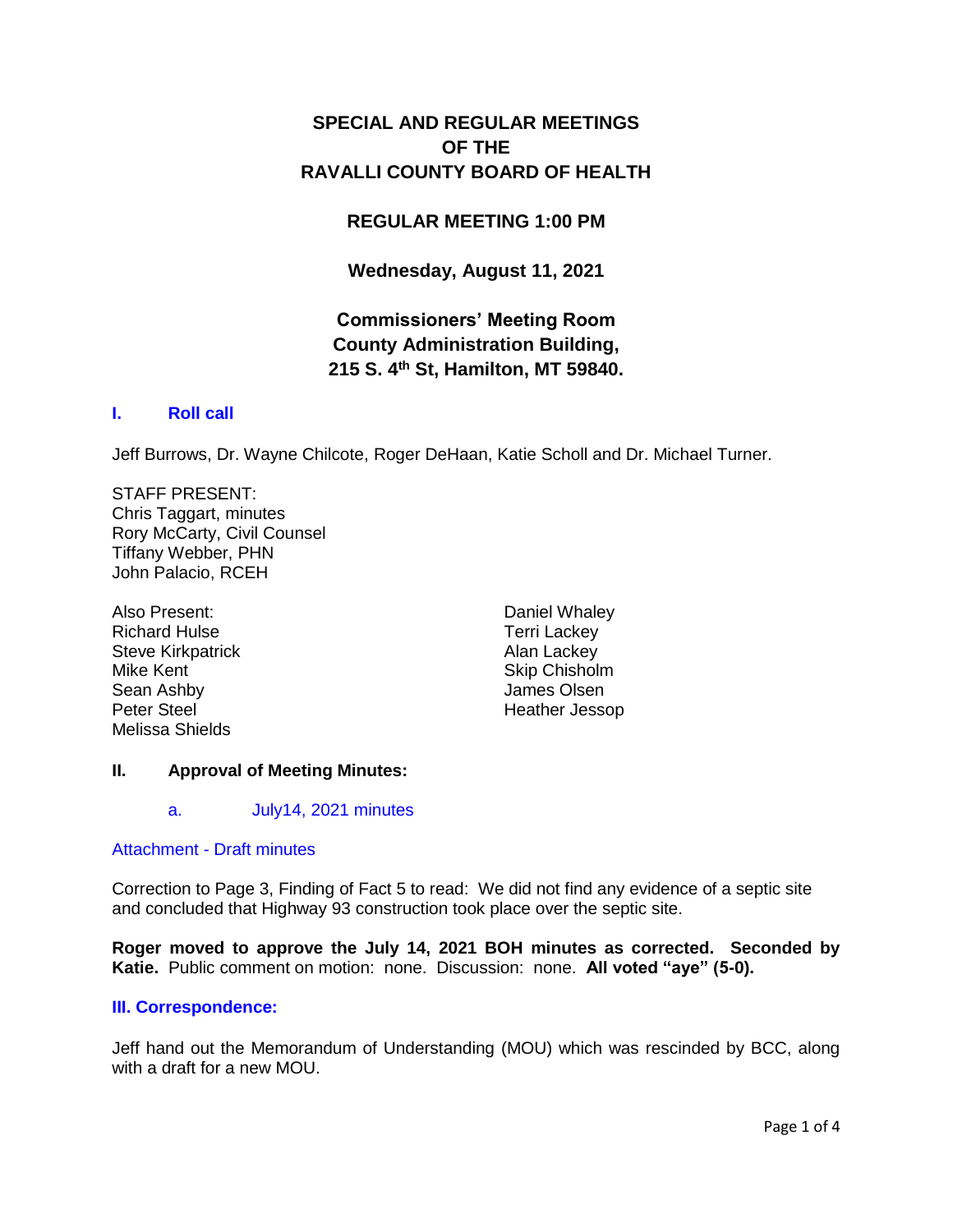Public comment: Skip Chisholm Alan Lackey Sheriff Steve Holton Jim Olsen

## **IV. [Department Reports:](http://ravalli-mt.granicus.com/wordlinkreceiver.php?clip_id=a2591a6f-2c4b-474a-87fe-0327b1090c15&meta_id=4977c9d6-b919-4640-bb03-f212365bdca7&time=1117)**

1. [Health Officer](http://ravalli-mt.granicus.com/wordlinkreceiver.php?clip_id=a2591a6f-2c4b-474a-87fe-0327b1090c15&meta_id=e2792d24-a5b0-47d5-844a-518ae212e59f&time=1119)

Dr. Calderwood: absent.

2. [Public Health Nurse's Report/Emergency Preparedness/WIC](http://ravalli-mt.granicus.com/wordlinkreceiver.php?clip_id=a2591a6f-2c4b-474a-87fe-0327b1090c15&meta_id=1f6bd78a-f6ba-4d76-bb7f-5e41561947ef&time=1128)

Attachment - [PHN report 1 of 2](http://ravalli-mt.granicus.com/DocumentViewer.php?file=ravalli-mt_14bd5a03ffb64560d2bd17d68012ac12.pdf)

Attachment - [PHN Report 2 of 2](http://ravalli-mt.granicus.com/DocumentViewer.php?file=ravalli-mt_851795395a65dd1413995ebc24d40a39.pdf)

Present: Tiffany Webber, PHN

Public comment: Peter Steel Shawn Ashby Skip Chisholm Peter Steel

#### Ravalli County School Districts – masks:

Public comment: Skip Chisholm Terri Lackey Jim Olsen

BOH Recommendations:

- 1. Teach children to wash their hands; everyone wash your hands often
- 2. If employee/teacher/student is sick STAY HOME
- 3. Parent/student/Teacher/employee choice to mask or not
- 4. Encourage tolerance and respect of personal choices

Public comment: Skip Chisholm

**Dr. Turner moved to adopt Board of Health Resolution No. 3 to issue the 4 recommendations to Ravalli County School Districts, to be signed by BOH Chairman Burrows, the Public Health Officer and the Public Health Nurse.. Seconded by Roger.** Public comment on motion: Skip Chisholm. Discussion: none. **All voted "aye" (5-0).**

3. [Environmental Health Report](http://ravalli-mt.granicus.com/wordlinkreceiver.php?clip_id=a2591a6f-2c4b-474a-87fe-0327b1090c15&meta_id=df089016-b453-4623-be40-d670cef4f462&time=5316)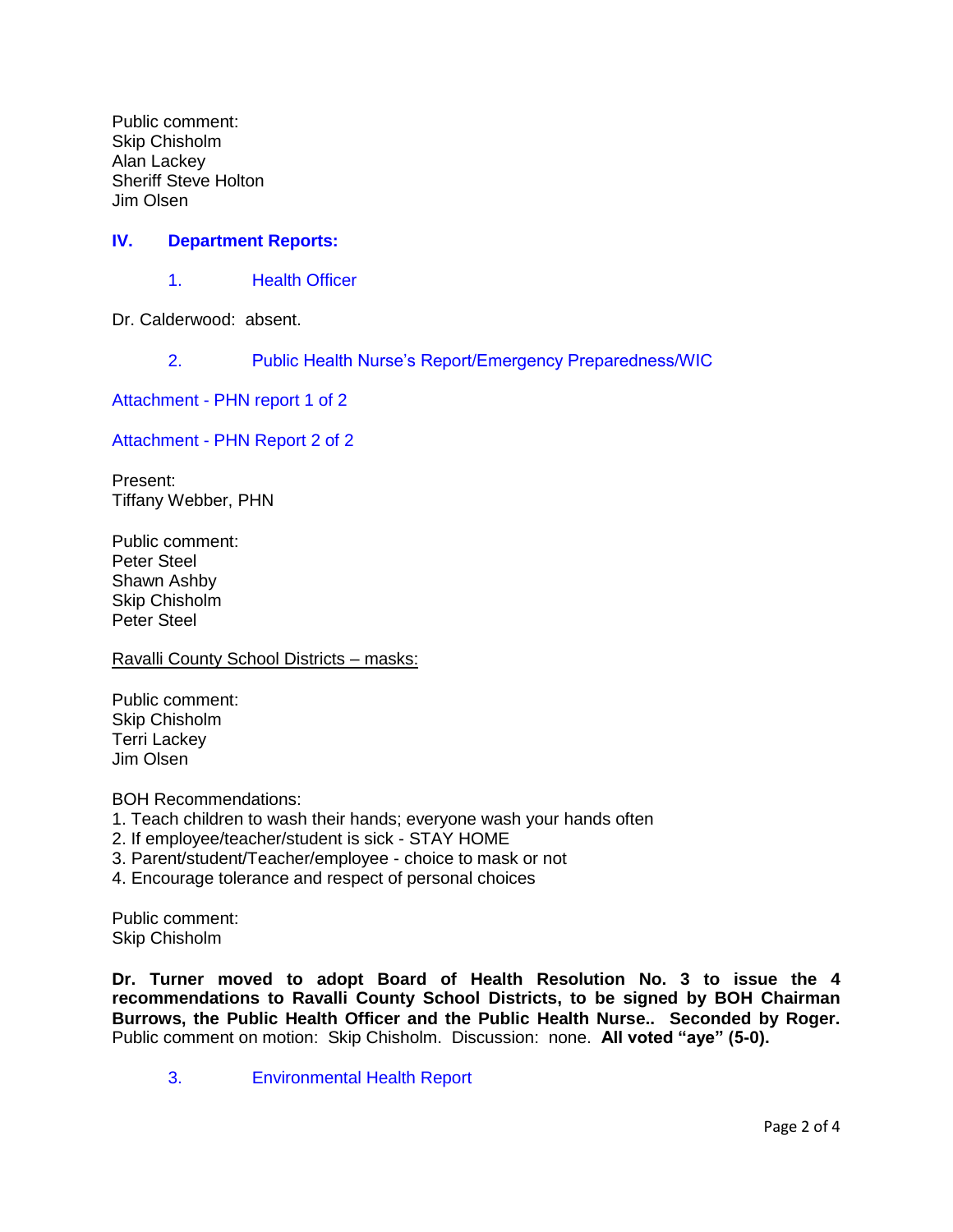John Palacio, RCEH

#### **V. [New Business:](http://ravalli-mt.granicus.com/wordlinkreceiver.php?clip_id=a2591a6f-2c4b-474a-87fe-0327b1090c15&meta_id=46070352-1ff6-4736-824f-8df25851d93c&time=5622)**

1. ["Discussion with possible decision on the allowance of an Experimental](http://ravalli-mt.granicus.com/wordlinkreceiver.php?clip_id=a2591a6f-2c4b-474a-87fe-0327b1090c15&meta_id=38feea08-e410-415c-b1f7-3a6755d05bd7&time=5623)  [System as an approved Wastewater Treatment System submitted by Scott](http://ravalli-mt.granicus.com/wordlinkreceiver.php?clip_id=a2591a6f-2c4b-474a-87fe-0327b1090c15&meta_id=38feea08-e410-415c-b1f7-3a6755d05bd7&time=5623)  [Moore of Eljen Corporation." -](http://ravalli-mt.granicus.com/wordlinkreceiver.php?clip_id=a2591a6f-2c4b-474a-87fe-0327b1090c15&meta_id=38feea08-e410-415c-b1f7-3a6755d05bd7&time=5623) JP

[Attachment -](http://ravalli-mt.granicus.com/DocumentViewer.php?file=ravalli-mt_6d4e139f7d3b1dff7580f6536ad581a7.PDF) Request

[Attachment -](http://ravalli-mt.granicus.com/DocumentViewer.php?file=ravalli-mt_4613803a0812a2bcae1f83b5f7522512.pdf) JP

TABLED to September 08, 2021 BOH meeting.

2. ["Discussion with possible decision on appeal to overturn RCEH's](http://ravalli-mt.granicus.com/wordlinkreceiver.php?clip_id=a2591a6f-2c4b-474a-87fe-0327b1090c15&meta_id=89b5017b-6c1d-4bca-8c0a-8cceab6b57ff&time=5734)  [determination of a Non-conforming system" –](http://ravalli-mt.granicus.com/wordlinkreceiver.php?clip_id=a2591a6f-2c4b-474a-87fe-0327b1090c15&meta_id=89b5017b-6c1d-4bca-8c0a-8cceab6b57ff&time=5734) JP

[Attachment -](http://ravalli-mt.granicus.com/DocumentViewer.php?file=ravalli-mt_67e2d7324f01033cceee95b049f49a01.pdf) Request

Attachment - [Email Correspondence](http://ravalli-mt.granicus.com/DocumentViewer.php?file=ravalli-mt_e7e4e5b9248393c9d7998dd5d5a2f0c4.pdf)

Present: Melissa Shields, Real Estate Agent Daniel Whaley, property owner

Findings of Fact (FOF):

FOF 1. A trailer has been proven to be on site as early as 1982;

FOF 2. A 3 bedroom house was built in 1990;

FOF 3. Real Estate agent stated that there are two - 500 gallon shallow tanks (proven via pumping);

FOF 4. The parcel is slightly over 1 acre;

FOF 5. The original MDEQ approval was issued through the subdivision review in 1972; and FOF 6. An affidavit received from the previous owner states that there was a three bedroom trailer on site (16'X65') 1982 and then replaced with a new 16'X70' trailer in 1989.

**Katie moved that base upon the Findings of Fact to overturn the denial, approve the appeal as requested and issue the Certificate of Compliance for a three bedroom structure. Seconded by Roger.** Public comment on motion: Skip Chisholm and Melissa Shields. Discussion: Dr. Turner, Roger, Jeff, Katie and John Palacio. **All voted "aye" (5-0).**

## **VI. [Old Business:](http://ravalli-mt.granicus.com/wordlinkreceiver.php?clip_id=a2591a6f-2c4b-474a-87fe-0327b1090c15&meta_id=002ae35e-7fd8-4701-8a9f-ad319e684413&time=7081)**

## 1. [Update on 807 Bear Creek Trail –](http://ravalli-mt.granicus.com/wordlinkreceiver.php?clip_id=a2591a6f-2c4b-474a-87fe-0327b1090c15&meta_id=ac89741f-d724-4942-b30a-e5138b5652a3&time=7084) JP

Shirley and Mr. Hendrix - phone call.

Jeff asked Mr. Hendrix if he and Shirley were willing to try and resolve the issues.

Mr. Hendrix stated, "This is my property and I have rights. There is no sewage coming from my RV, where I live. My mother in law lives in my house bedroom". Jeff again asked if they would like to work on resolving the issues. Mr. Hendrix hung up.